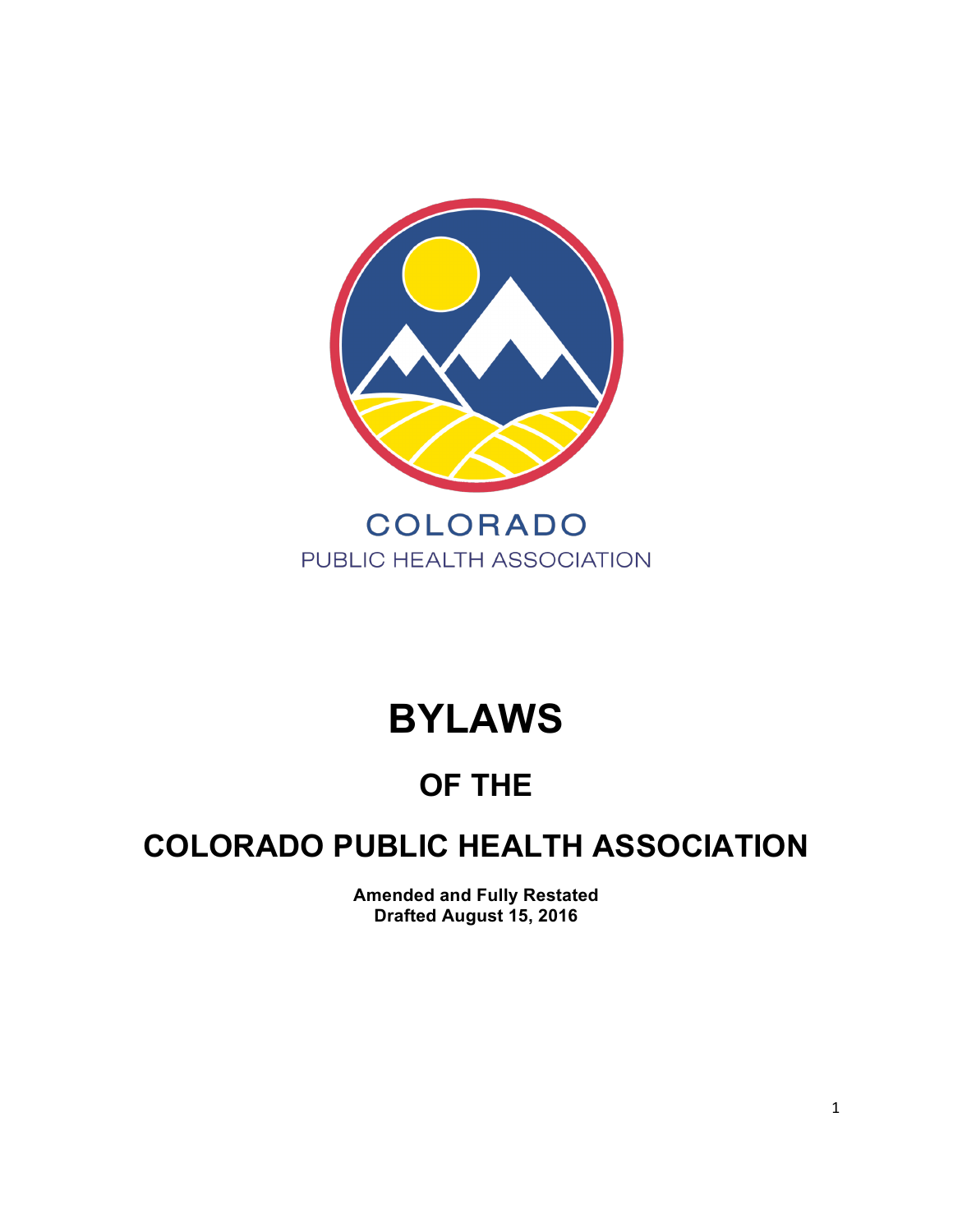### **Table of Contents**

| ARTICLE X: AFFILIATE ORGANIZATIONS OF THE ASSOCIATION 12 |  |
|----------------------------------------------------------|--|
| ARTICLE XI: INDEMNIFICATION OF THE BOARD OF DIRECTORS 12 |  |
|                                                          |  |
|                                                          |  |
|                                                          |  |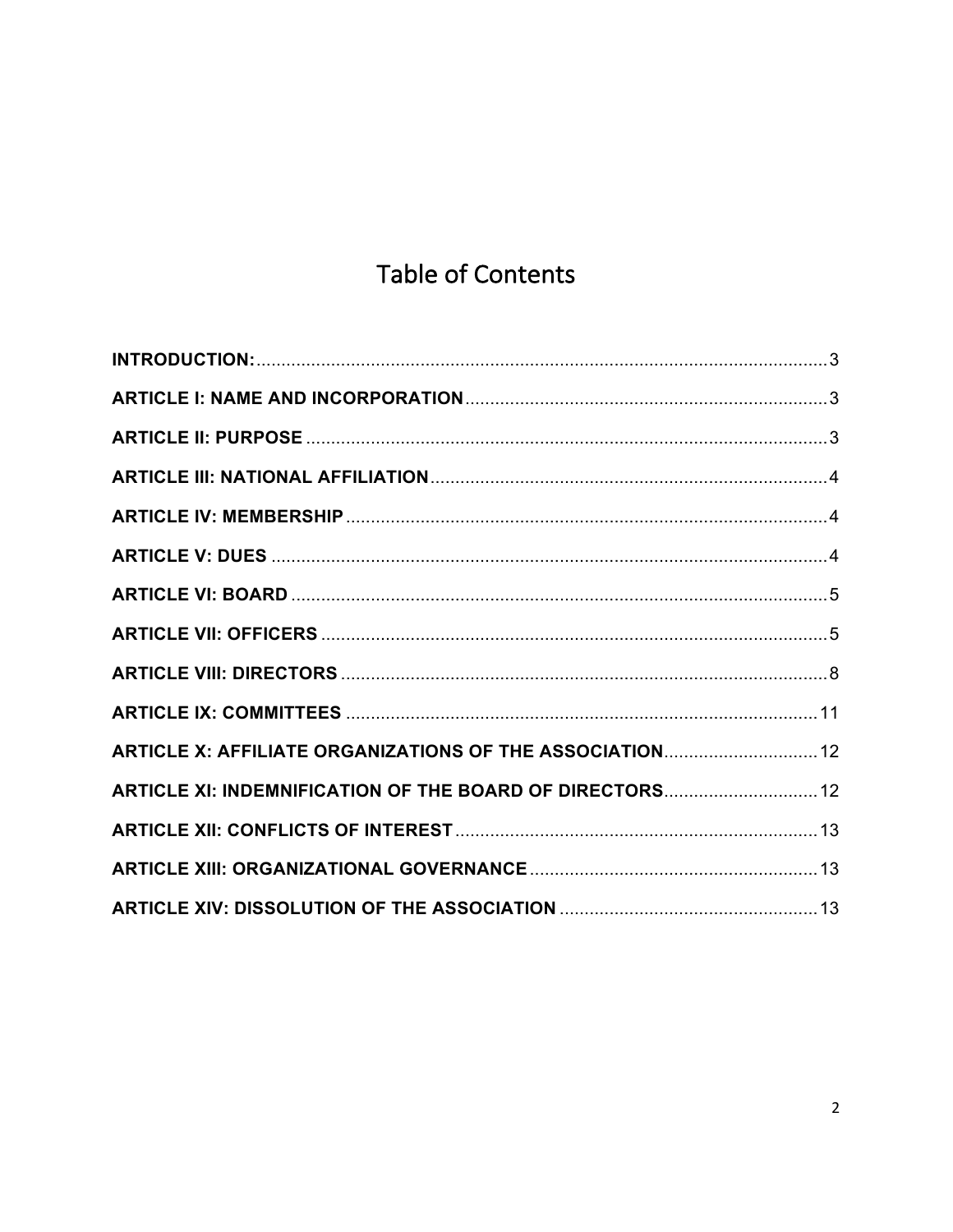#### **INTRODUCTION:**

These amended bylaws of the Colorado Public Health Association were ratified based on a majority vote of the Members at the September 20, 2012 Annual Association Meeting.

The Colorado Public Health Association (CPHA) is an affiliate of the American Public Health Association. The membership of the Colorado Public Health Association is made up of individuals from public health disciplines as well as persons interested in the advancement of public health.

The By-laws of the Colorado Public Health Association give structure to the organization, delineate the powers of the Board of Directors, the Officers and Executive Committee, and Director roles and briefly describe the basic responsibilities of each. However, the By-laws are not intended to provide guidelines and procedures recommended for carrying out the basic duties of CPHA officers. The CPHA By-Laws and Policies & Procedures Manual contain the procedures and standards of operation for officers. The information in this Manual should serve as a guide to Officers, Directors, and representatives in carrying out their respective duties.

A copy of this manual is provided electronically to each member of the Board of Directors.

#### **ARTICLE I: NAME AND INCORPORATION**

The name of the nonprofit corporation shall be the Colorado Public Health Association, hereinafter referred to as the "Association". Amended and restated articles of incorporation of the Association were adopted on September 24, 2002 at a meeting of the Members of the Association. The Association is incorporated in Colorado pursuant to the Colorado Revised Nonprofit Corporation Act and is operated exclusively for public, charitable, and educational purposes pursuant to § Section 501(c)(3) of the Internal Revenue Code of 1986, as amended.

#### **ARTICLE II: PURPOSE**

- **Section 1.** To provide a welcoming forum to advance public health education, knowledge and expertise through a variety of channels.
- **Section 2.** To provide opportunities for Association Members to be informed and active public health advocates.
- **Section 3.** To expand and strengthen the public health network in Colorado.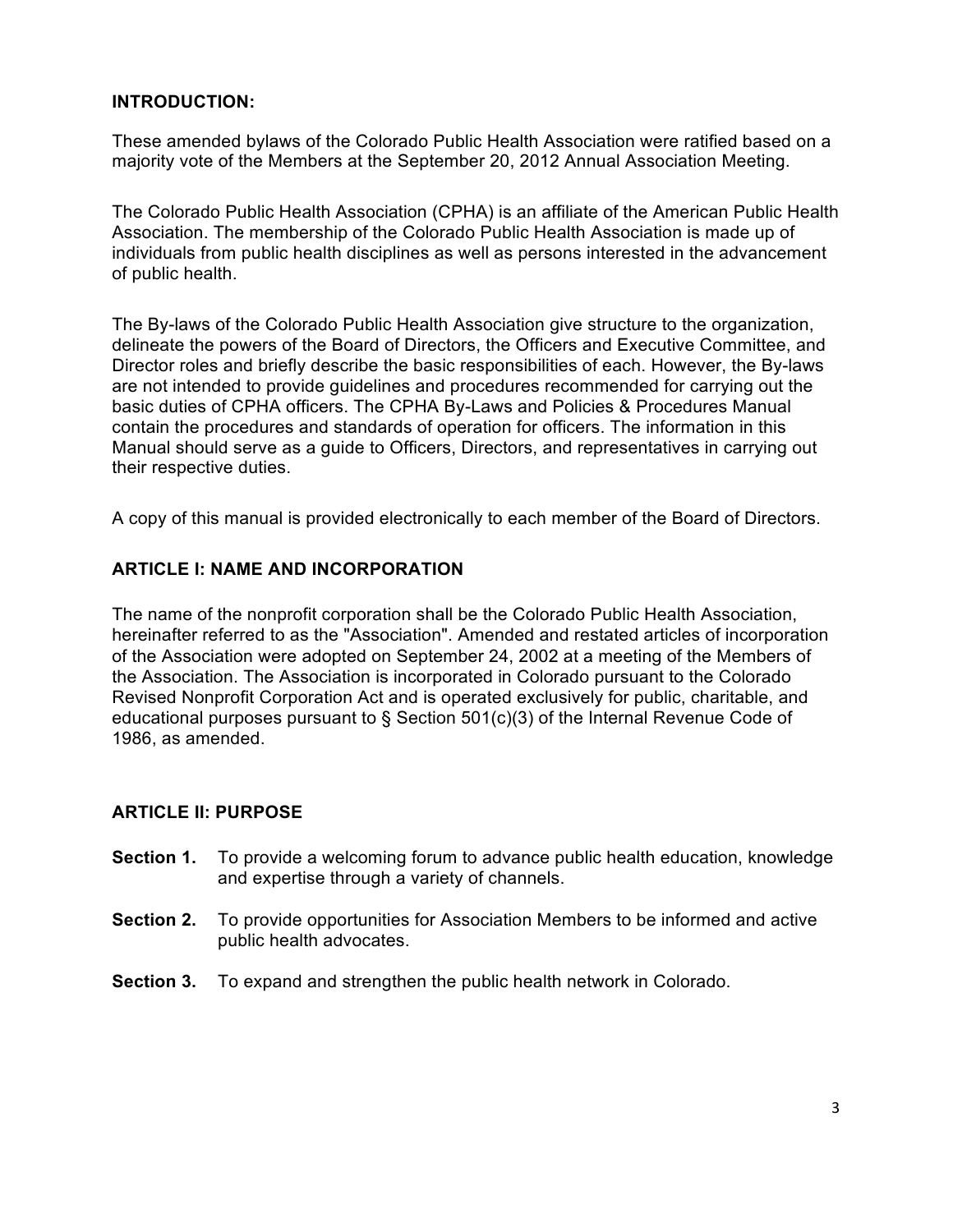#### **ARTICLE III: NATIONAL AFFILIATION**

The Association shall maintain affiliate membership in good standing in the American Public Health Association (APHA).

#### **ARTICLE IV: MEMBERSHIP**

- **Section 1.** Any person or organization, who is interested in the purpose of the Association, and who pays dues under Article V, may be a Member of the Association.
- **Section 2.** Each Member shall be entitled to one vote in the general business of the Association.
- **Section 3.** The Association shall accept Memberships that may include, but are not limited to the following categories:

| a) <i>Individual:</i><br>b) Affiliate: | Open to all individuals.<br>Open to all individuals who are also Members in good<br>standing of an Affiliate organization pursuant to Article<br>Х. |
|----------------------------------------|-----------------------------------------------------------------------------------------------------------------------------------------------------|
| c) Student:                            | Open to all individuals who are full time students.                                                                                                 |
| d) Retiree:                            | Open to all individuals who are older than age 55 and<br>are retired from employment.                                                               |
| e) Lifetime:                           | Open to all individuals and may be specially granted to<br>individuals by majority vote of the Board or majority vote<br>of the Membership.         |
| f) Organization:                       | Open to any association, firm, corporation or other<br>organization interested in supporting the purpose and<br>activities of the Association.      |

- **Section 4.** The Board, at its discretion, may refuse Membership to any individual or organization that does not, in the opinion of the Board, exemplify the Purpose and/or values of the Association.
- **Section 5.** The Membership shall convene at least once per year to conduct Association business.

#### **ARTICLE V: DUES**

- **Section 1.** The Board shall set Membership dues rates for all Membership categories.
- **Section 2.** The Board shall collect dues annually on any schedule deemed appropriate by the Board.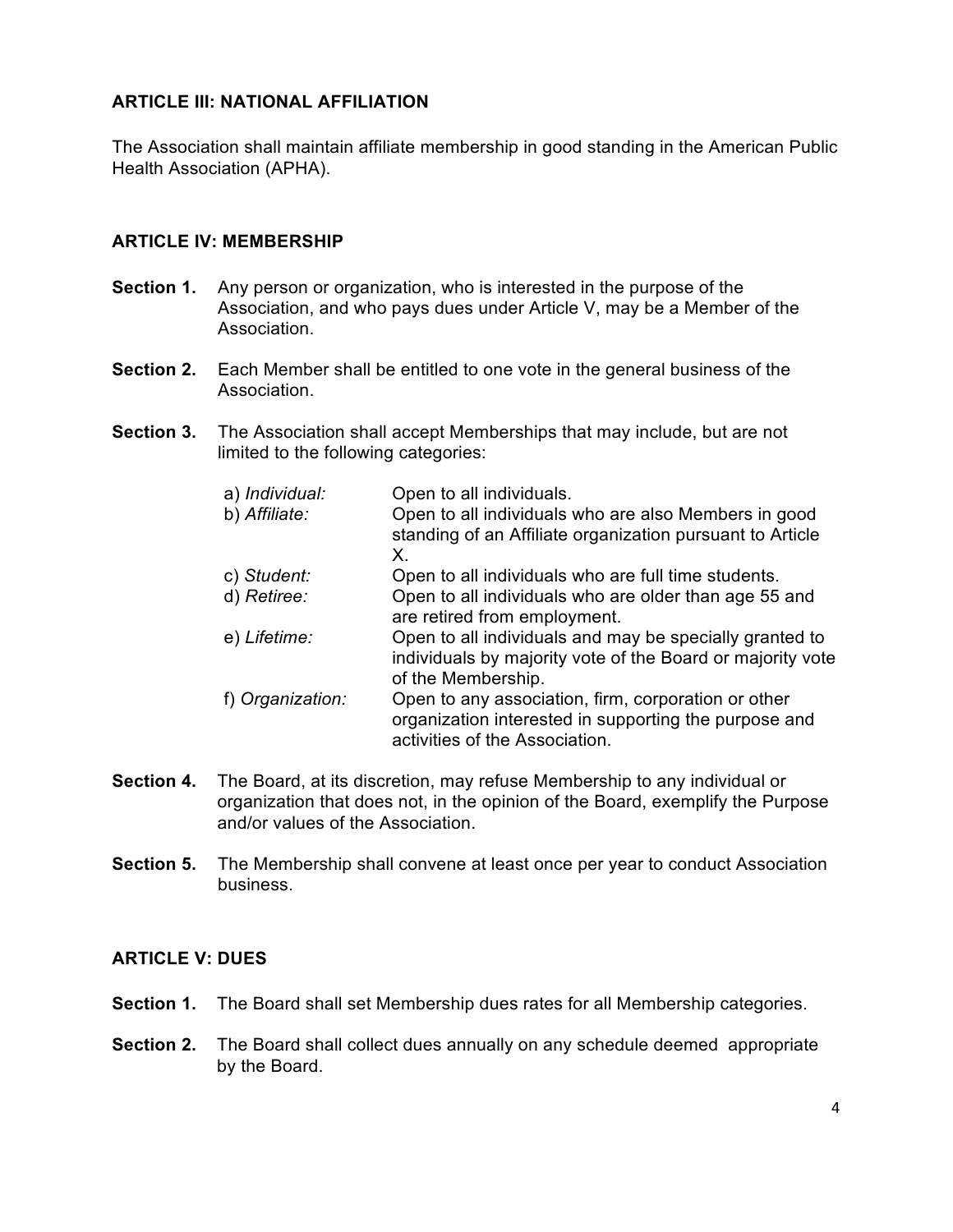#### **ARTICLE VI: BOARD**

- **Section 1.** The Board of the Association shall be comprised of the Officers and Directors. The Board shall serve as the governing body of the Association convened to carry out the interests of the Membership and advance the purpose of the organization. The Board shall transact the business of the Association between Annual Association Meetings, approve or establish policies, approve the establishment and/or dissolution of committees and perform duties as specified in the Bylaws.
- **Section 2.** Meetings of the Board shall be held at the call of the President or at the call of the majority of the Board. A minimum of three meetings shall be held each year. Notice of the meetings shall be made to all Board Members at least seven days prior to the meeting.
- **Section 3.** A quorum of the Board shall be a majority of the Membership of the Board.
- **Section 4.** All members of the Board shall maintain Membership in good standing with the Association for the duration of their term.

#### **ARTICLE VII: OFFICERS**

- **Section 1.** The Officers of the Association shall be the **President, President Elect**, **Past President**, **Affiliate Representative** to the Governing Council, **Secretary**, and **Treasurer**.
- **Section 2.** The **President** is the chief executive officer of the Association and has final responsibility to the Association regarding all Association business.
	- a) The President assures that Association activities are conducted in accordance with policy, law, and the objectives established by the Board and the Membership.
	- b) The President Elect shall automatically become President at the close of the term as President Elect or in the event of a vacancy in the office of President.
	- c) The term of the President shall be one year commencing at the close of the Annual Association Meeting following the end of the term as President Elect and continue through the close of the Annual Association meeting one year later.
	- d) The President shall automatically become Past President at the close of the term as President.
	- e) The President shall:
		- i. Preside over the Board and the Membership in the business and meetings of the Association.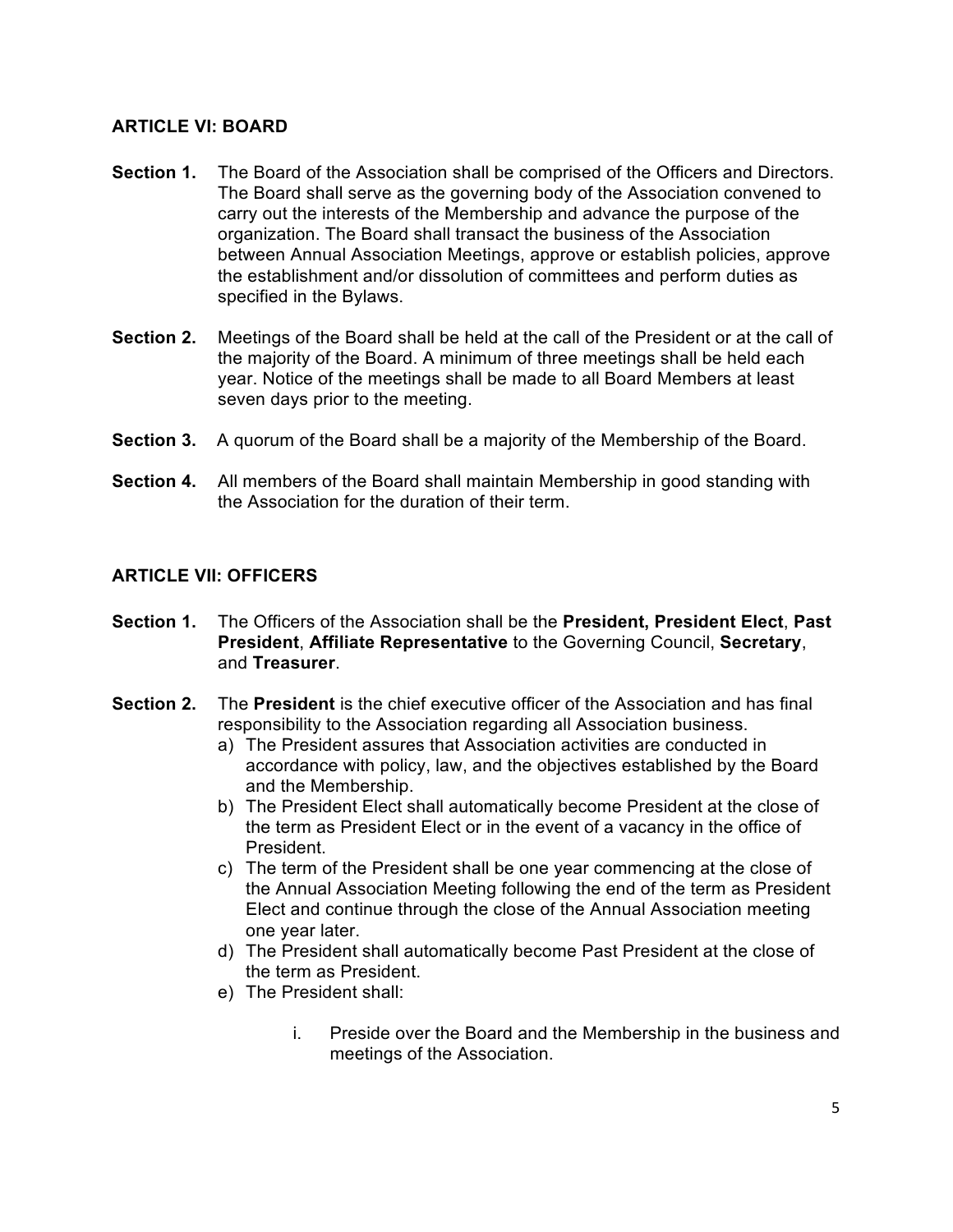- ii. Serve as, or delegate, the role of parliamentarian during all Board and Association meetings.
- iii. Supervise the activities of employees, contractors, and consultants and provide at least annual evaluations of each, with Board input.
- iv. Sign and execute in the name of the Association all deeds, contracts and other instruments authorized by the Board.
- v. Act as spokesperson and official representative of the Association to the public.
- vi. Prepare agenda for all meetings of the Board and Association, with Board input.
- vii. Assure internal or external audit of Association financial records annually.
- viii. Perform all other duties incident to the office of President and as the Board may assign.
- f) Any vacancy in the office of President shall be filled by the President Elect for the remainder of the term. A President may be removed by a majority vote of the combined total of Members voting in any election.
- **Section 3.** The **President Elect** develops leadership and organizational knowledge prior to assuming the duties of President.
	- a) The President Elect shall be elected by a majority vote of the combined total of Members voting at the Annual Association Meeting in any election. The nomination shall be presented to the Association Members thirty (30) days prior to the first date a vote can be taken.
	- b) The term of the President Elect shall be one year commencing at the close of the Annual Association Meeting following election and continue through the close of the Annual Association Meeting one year later.
	- c) Additional duties of the President Elect shall be described in organizational policy.
	- d) Any vacancy in the office of President Elect shall be filled by a special election of the Membership for a new candidate for the remainder of the term.
	- e) A President Elect may be removed by a majority vote of the combined total of Members voting in any election.
- **Section 4.** The **Past President** provides institutional memory to the Board and counsel to the President.
	- a) The President shall automatically become Past President at the close of the term as President.
	- b) The term of the Past President shall be one year commencing at the close of the Annual Association Meeting following the end of the term as President and continue through the close of the Annual Association Meeting one year later.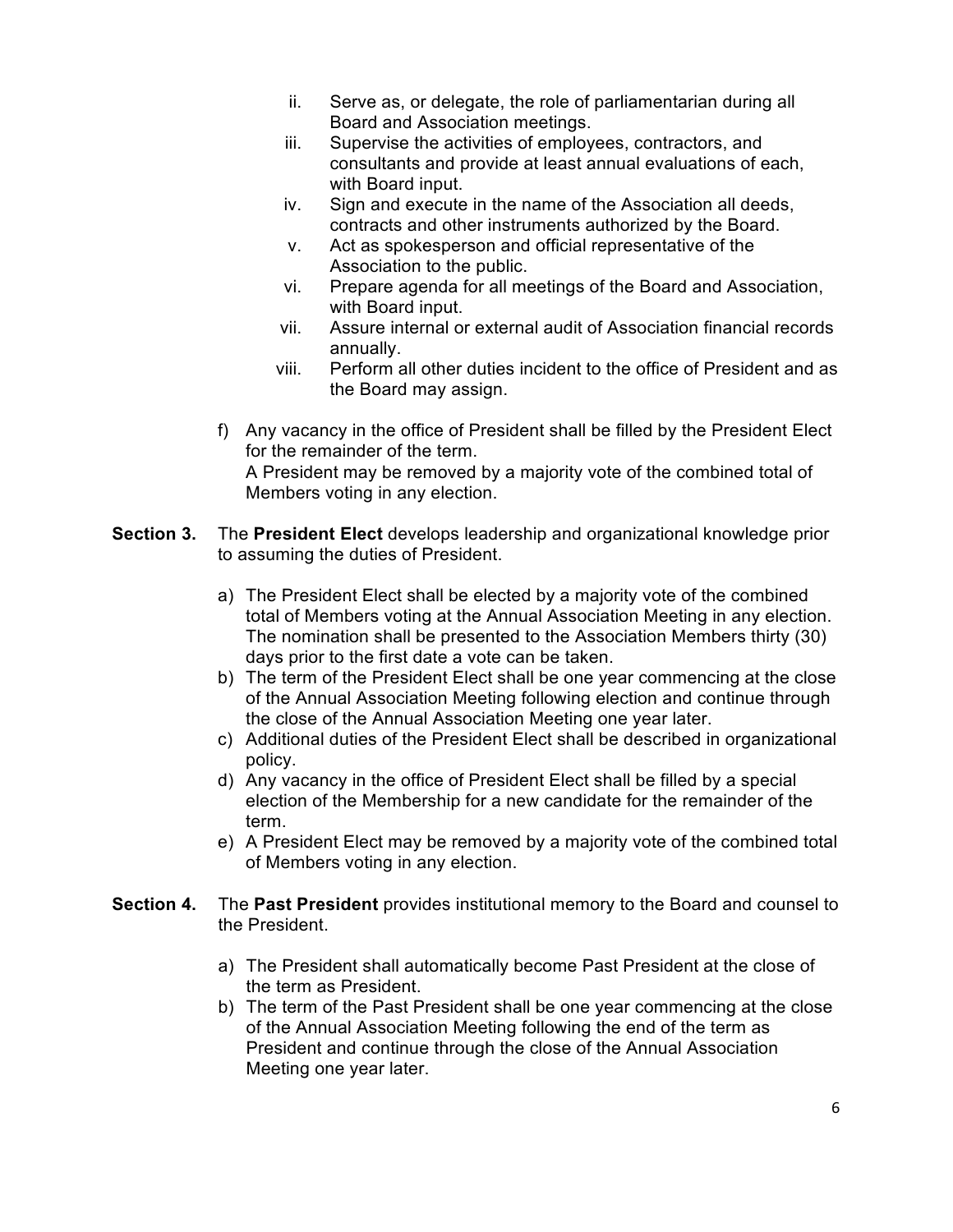- c) Additional duties of Past President shall be described in organizational policy.
- d) Any vacancy in the office of Past President shall not be filled except by the normal transition of President to Past President. A Past President may be removed by a two-thirds majority vote of the Board.
- **Section 5.** The **Affiliate Representative** to the Governing Council acts as liaison and representative of the Association to the American Public Health Association (APHA).
	- a) The Affiliate Representative to the Governing Council shall be elected by a majority vote of the combined total of Members voting at any Annual Association Meeting. The nomination shall be presented to the Association Members thirty (30) days prior to the first date a vote can be taken.
	- b) The term of the Affiliate Representative to the Governing Council shall be three years commencing at the close of the Annual Association Meeting following election and continue through the close of the Annual Association Meeting three years later.
	- c) Additional duties of the Affiliate Representative to the Governing Council shall be described in organizational policy.
	- d) Any vacancy in the office of Affiliate Representative to the Governing Council shall be filled by appointment of the President, with confirmation of the Board, for the remainder of the term. An Affiliate Representative to the Governing Council may be removed by a two-thirds majority vote of the Board.
- **Section 6.** The **Secretary** prepares and maintains all non-financial records of the Association.
	- a) The Secretary shall be elected by a majority vote of the combined total of Members voting at any odd numbered year Annual Association Meeting. The nomination shall be presented to the Association Members thirty (30) days prior to the first date a vote can be taken.
	- b) The term of the Secretary shall be two years commencing at the close of the Annual Association Meeting following election and continue through the close of the Annual Association Meeting two years later.
	- c) Additional duties of the Secretary shall be described in organizational policy.
	- d) Any vacancy in the office of Secretary shall be filled by appointment of the President, with confirmation of the Board, for the remainder of the term.
	- e) A Secretary may be removed by a two-thirds majority vote of the Board.
- **Section 7.** The **Treasurer** maintains Association assets, accounts and financial records in accordance with generally accepted accounting principles.
	- a) The Treasurer shall be elected by a majority vote of the combined total of Members voting at any even numbered year Annual Association Meeting.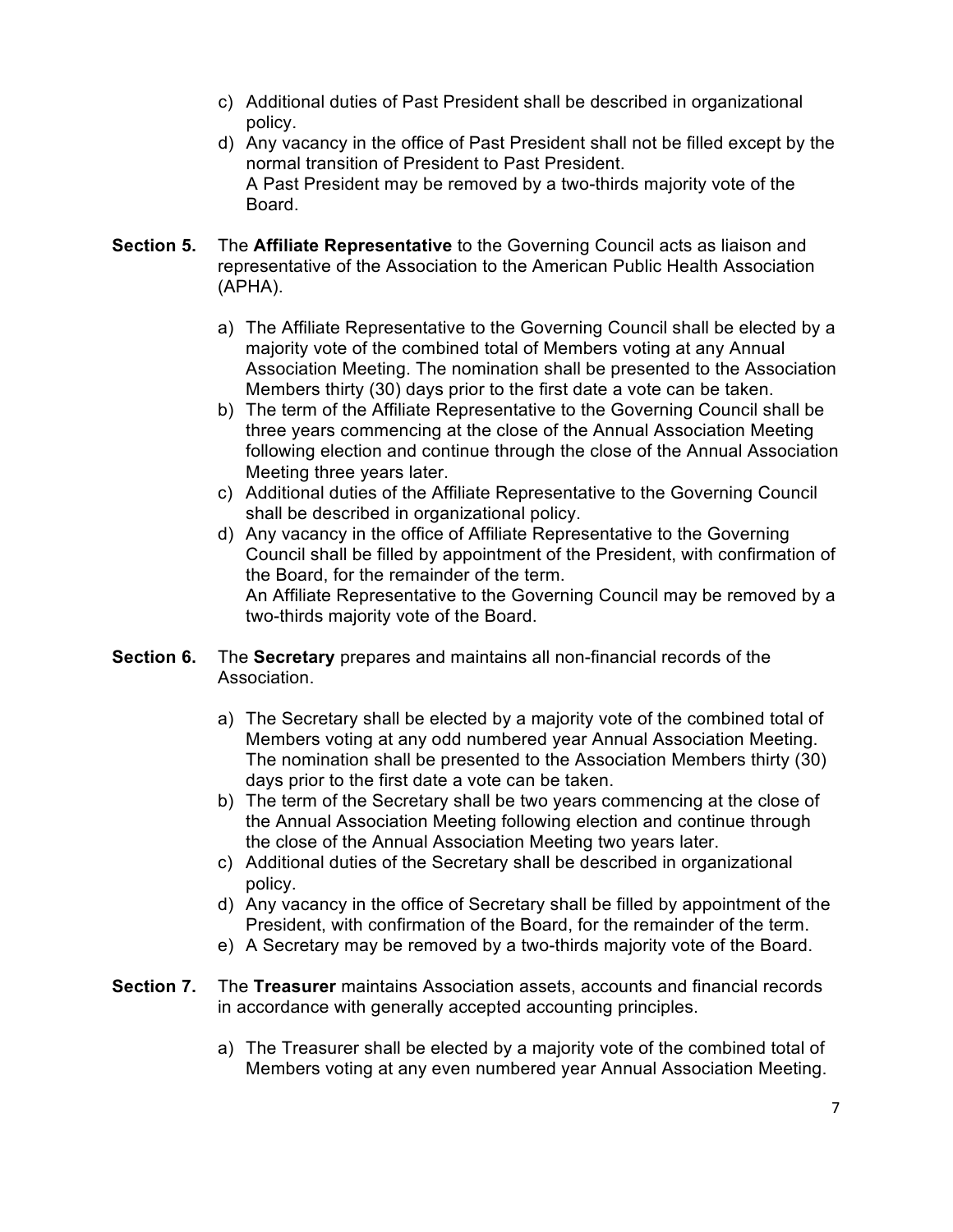The nomination shall be presented to the Association Members thirty (30) days prior to the first date a vote can be taken.

- b) The term of the Treasurer shall be two years commencing at the close of the Annual Association Meeting following election and continue through December 31, two years later. For the period in which the departing Treasurer's term overlaps with the incoming Treasurer's term, the departing Treasurer shall have the vote in Board business.
- c) Additional duties of the Treasurer shall be described in organizational policy.
- d) Any vacancy in the office of Treasurer shall be filled by appointment of the President, with confirmation of the Board, for the remainder of the term.
- e) A Treasurer may be removed by a two-thirds majority vote of the Board.

#### **ARTICLE VIII: DIRECTORS**

- **Section 1.** The Directors of the Association shall be **two Professional Education Directors**, the **Public Health Policy Director**, the **Membership Director**, the **Student Director**, the **Communications Director, and the Member-at-Large**.
- **Section 2.** The **Professional Education Directors** shall be responsible for all activities associated with the production of the Annual Association Meeting and annual Public Health in the Rockies conference. There shall be two Board positions for Director of Professional Education, each serving staggered terms. The position shall serve as the Junior Chair in the first year of the term and Senior Chair in the second year of the term. The Directors of Professional Education shall each hold a vote in the business of the Board.
	- a) The Professional Education Directors shall be elected by a majority vote of the combined total of Members voting every year at the Annual Association Meeting. The nomination shall be presented to the Association Members thirty (30) days prior to the first date a vote can be taken.
	- b) The term of the Professional Education Director shall be two years commencing at the close of the Annual Association Meeting following election and continue through the close of the Annual Association Meeting two years later.
	- c) Additional duties of a Professional Education Director shall be described in organizational policy.
	- d) Any vacancy in the office of Professional Education Directors shall be filled by appointment of the President, with confirmation of the Board, for the remainder of the term.

A Professional Education Director may be removed by a two-thirds majority vote of the Board.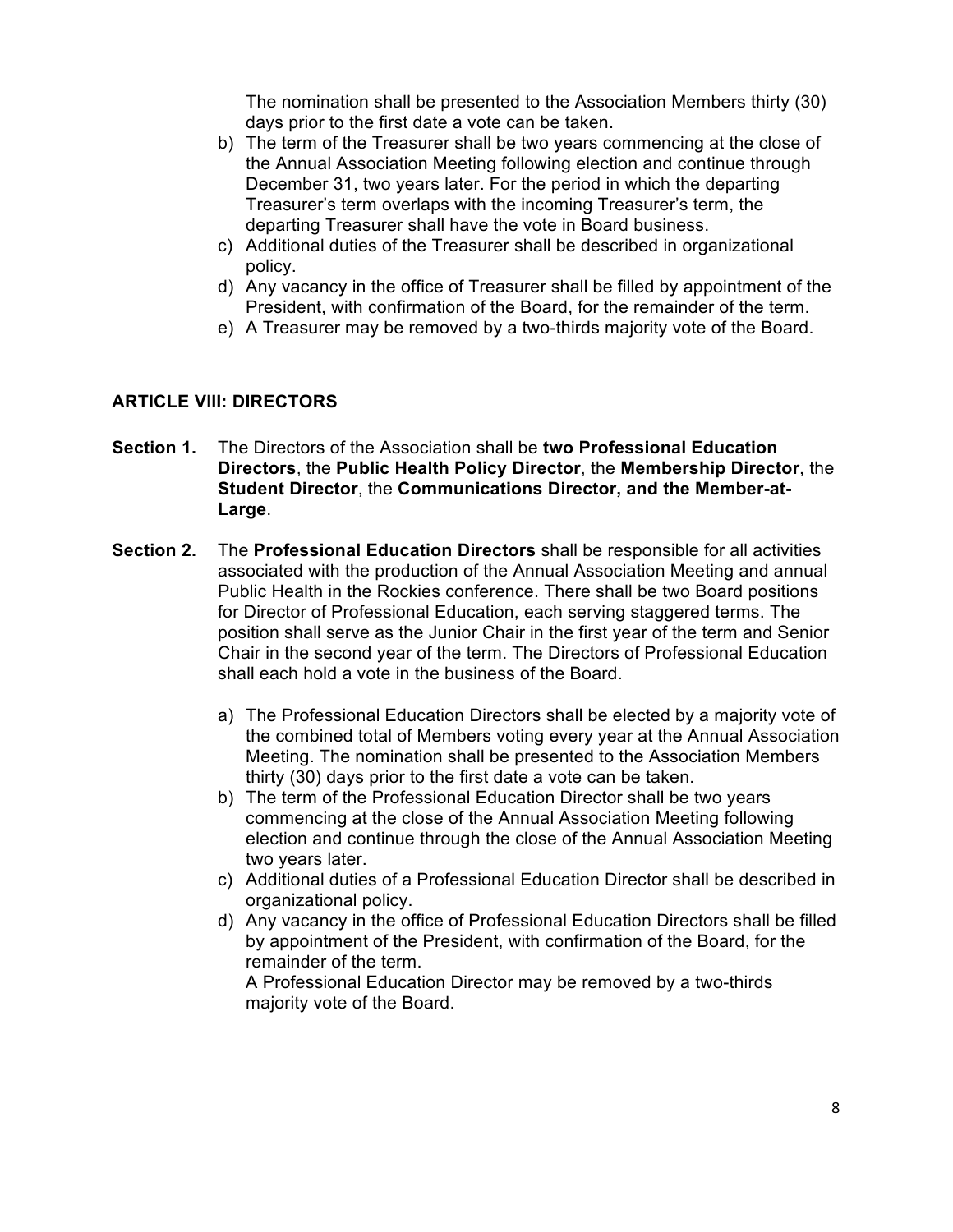#### **Section 3.** The **Public Health Policy Director** initiates the policy and legislative activities and positions of the Association.

- a) The Public Health Policy Director shall be elected by a majority vote of the combined total of Members voting at any odd numbered year Annual Association Meeting. The nomination shall be presented to the Association Members thirty (30) days prior to the first date a vote can be taken.
- b) The term of Public Health Policy Director shall be two years commencing at the close of the Annual Association Meeting following election and continue through the close of the Annual Association Meeting two years later.
- c) Additional duties of Public Health Policy Director shall be described in organizational policy.
- d) Any vacancy in the office of Public Health Policy Director shall be filled by appointment of the President, with confirmation of the Board, for the remainder of the term.

A Public Health Policy Director may be removed by a two-thirds majority vote of the Board.

#### **Section 4.** The **Membership Director** seeks to develop new and retain existing Members of the Association.

- a) The Membership Director shall be elected by a majority vote of the combined total of Members voting at any even numbered year Annual Association Meeting. The nomination shall be presented to the Association Members thirty (30) days prior to the first date a vote can be taken.
- b) The term of Membership Director shall be two years commencing at the close of the Annual Association Meeting following election and continue through the close of the Annual Association Meeting two years later.
- c) Additional duties of Membership Director shall be described in organizational policy.
- d) Any vacancy in the office of Membership Director shall be filled by appointment of the President, with confirmation of the Board, for the remainder of the term. A Membership Director may be removed by a two-thirds majority vote of the Board.
- **Section 5.** The **Student Director** maintains linkages to public health training programs in Colorado, represents the interests of students studying in public health fields and promotes Student Membership in the Association.
	- a) The Student Director shall be elected by a majority vote of the combined total of Members voting at any even numbered year Annual Association Meeting. The nomination shall be presented to the Association Members thirty (30) days prior to the first date a vote can be taken.
	- b) The term of Student Director shall be two years commencing at the close of the Annual Association Meeting following election and continue through the close of the Annual Association Meeting two years later.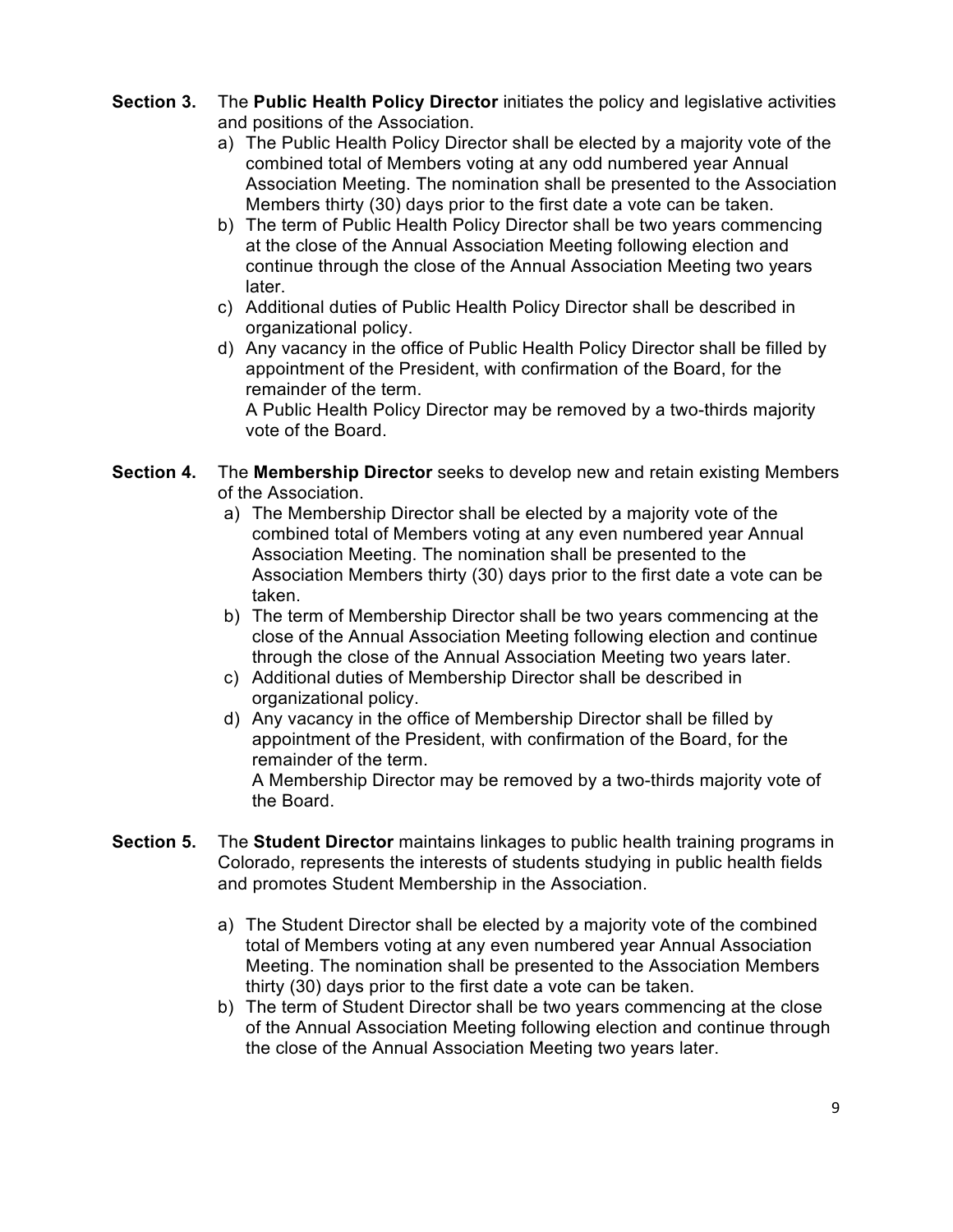- c) Additional duties of Student Director shall be described in organizational policy.
- d) Any vacancy in the office of Student Director shall be filled by appointment of the President, with confirmation of the Board, for the remainder of the term.
- e) A Student Director may be removed by a two-thirds majority vote of the Board.
- **Section 6.** The **Communications Director** is responsible for directing CPHA's communications activities, including but not limited to the CPHA website, membership or public communications, and any other media or marketing.
	- a) The Communications Director shall be elected by a majority vote of the combined total of Members voting at any odd numbered year Annual Association Meeting. The nomination shall be presented to the Association Members thirty (30) days prior to the first date a vote can be taken.
	- b) The term of Communications Director shall be two years commencing at the close of the Annual Association Meeting following election and continue through the close of the Annual Association Meeting two years later.
	- c) Additional duties of Communications Director shall be described in organizational policy.
	- d) Any vacancy in the office of Communications Director shall be filled by appointment of the President, with confirmation of the Board, for the remainder of the term.
	- e) A Communications Director may be removed by a two-thirds majority vote of the Board.
- **Section 7**. A **Member at-Large** shall assist other directors with projects on an as needed basis.
	- a) The Member-at-Large shall be elected by a majority vote of the combined total of Members voting each year at the Annual Association Meeting. The nomination shall be presented to the Association Members thirty (30) days prior to the first date a vote can be taken.
	- b) Additional Members-at-Large may be appointed by the President. Sections 7a-e also apply to Members-at-Large appointed by the President.
	- c) The term of Member-at-Large shall be one year commencing at the close of the Annual Association Meeting following election and continue through the close of the Annual Association Meeting two years later.
	- d) Any vacancy in the Member-at-Large may be filled by appointment of the President, with confirmation of the Board, for the remainder of the term.
	- e) A Member-at-Large may be removed by a two-thirds majority vote of the Board.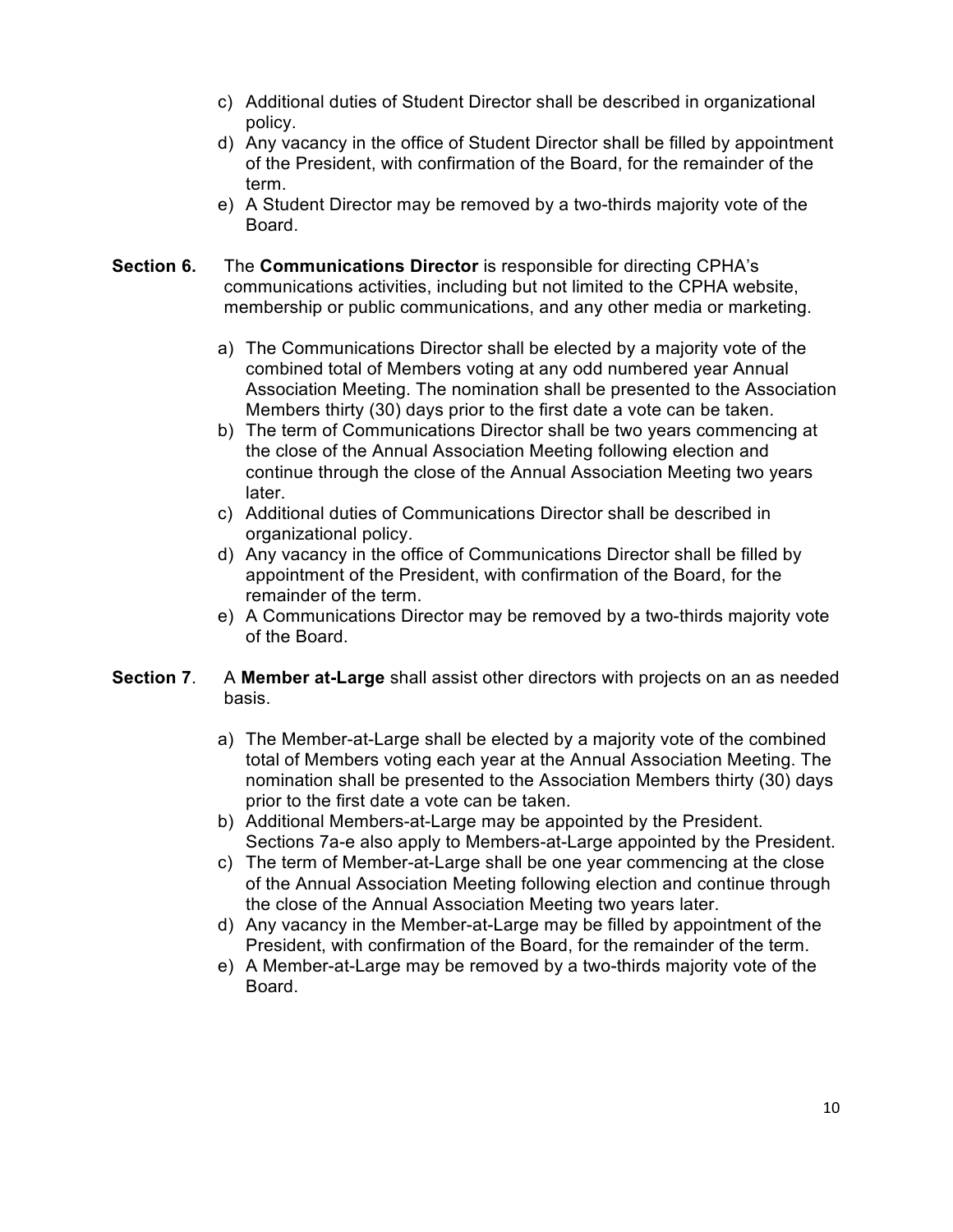#### **ARTICLE IX: COMMITTEES**

- **Section 1.** The **Executive Committee** shall be chaired by the President and be composed of the Officers of the Association. The committee shall convene at the call of the Chair. The committee shall advise the President on organizational governance.
- **Section 2.** The **Finance and Audit Committee** shall be chaired by the Treasurer and be composed of the Past President and any other interested Member of the Association. The committee shall convene at the call of the Chair. The committee shall advise the Treasurer and assure implementation of policy related to fiscal management. The Chair is responsible for providing a written financial report to the Membership at the Annual Association Meeting.
- **Section 3.** The **Bylaws Committee** shall be chaired by the President Elect and be composed of the Past President and any other interested Member of the Association. The committee shall convene at the call of the Chair. The committee shall research and propose revision of the Bylaws. The Chair is responsible for providing Bylaws revision proposals to the Membership at the Annual Association Meeting.
- **Section 4.** The **Nominations Committee** shall be chaired by the Past President and be composed of any interested Member of the Association. The committee shall convene at the call of the Chair. The committee shall identify and recruit candidates for opening positions on the Board and present them for consideration by the Board at least 30 days prior to the Annual Association Meeting. The committee shall also solicit nominations for Association awards according to the guidelines for each award and make a recommendation to the Board for each recipient.
- **Section 5.** The **Professional Education Committee** shall be co-chaired by the Professional Education Directors and be composed of at least one representative from each Affiliate pursuant to Article X and any interested Member of the Association. The committee shall convene at the call of the Cochairs. The committee shall be responsible for all activities associated with the production of the Annual Association Meeting and annual Public Health in the Rockies conference, and will seek other opportunities to provide continuing education to the Membership. The Co-chairs are responsible for providing a written report of committee activities to the Membership at the Annual Association Meeting.
- **Section 6.** The **Public Health Policy Committee** shall be chaired by the Public Health Policy Director and be composed of any interested Member of the Association. The committee shall convene at the call of the Chair. The committee shall be responsible for proposing legislative priorities for the Association, soliciting resolution proposals from the Membership, drafting resolution proposals, monitoring changes in public health policy, and proposing legislative action alerts to the Membership by the Board. The Chair is responsible for providing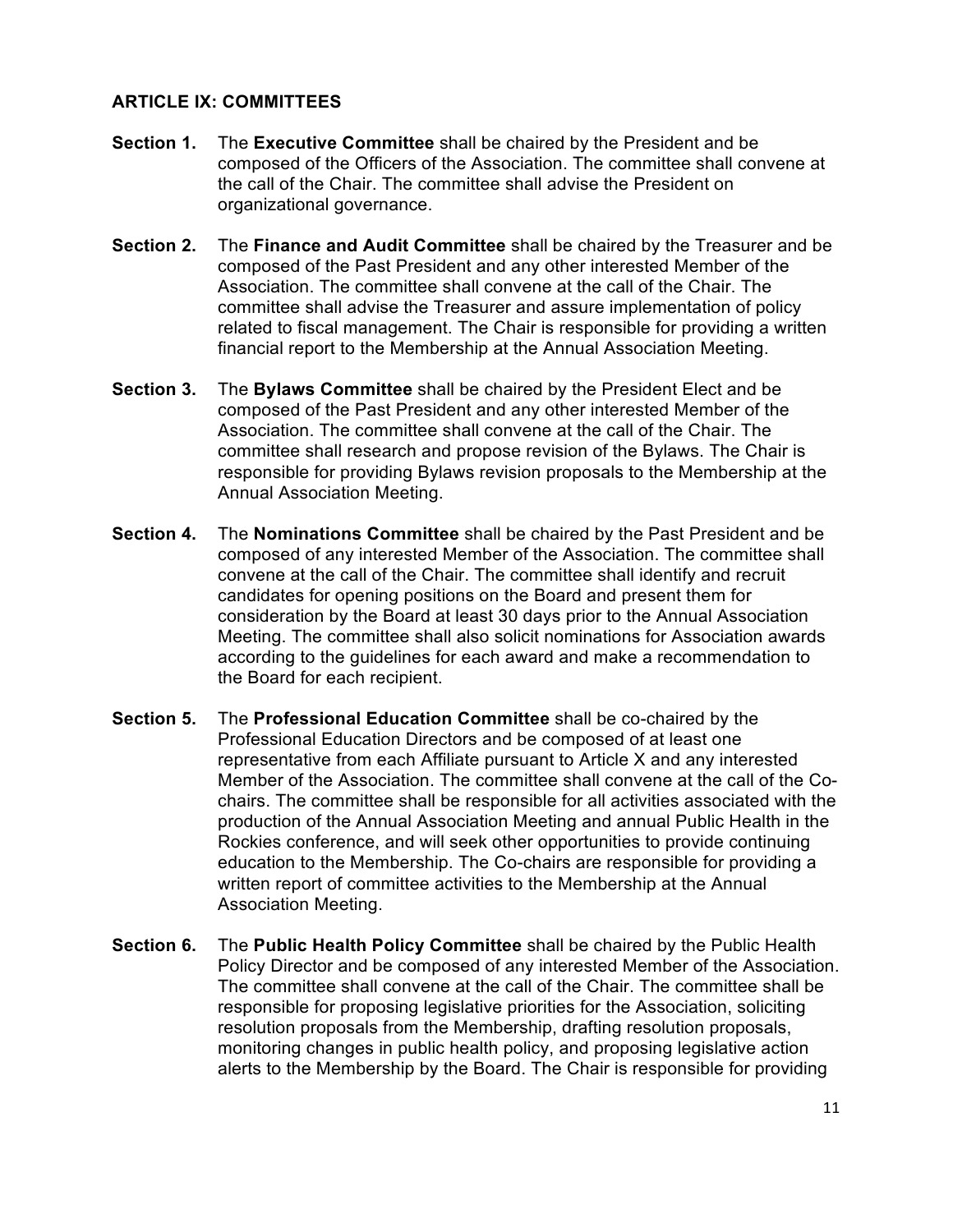a written report of committee activities to the Membership at the Annual Association Meeting. Chair is responsible for providing a written report of committee activities to the Membership at the Annual Association Meeting.

- **Section 7.** The **Membership Committee** shall be chaired by the Membership Director and be composed of any interested Member of the Association. The committee shall convene at the call of the Chair. The committee shall develop and implement a Membership plan that includes recruitment and retention of Members in the Association. The committee shall also engage in organizational development activities such as press and public relations. The Chair is responsible for providing a written report of committee activities to the Membership at the Annual Association Meeting.
- **Section 8.** The Board may convene *ad hoc* committees or working groups for a limited term to perform specific organizational tasks.

#### **ARTICLE X: AFFILIATE ORGANIZATIONS OF THE ASSOCIATION**

- **Section 1.** A formal affiliation agreement, between the Association and another organization may be entered into if the Memberships of each organization deem such an agreement to be mutually beneficial. An organization may be considered for Affiliate status in the Association if it has an organizational purpose that is congruous with that of the Association, and it is an open membership organization governed by bylaws and a board of directors, and its board agrees to abide by a written Affiliate Agreement set in Association Policy.
- **Section 2.** The Memberships of each organization shall express their interest in forming an Affiliation by an affirmative vote conducted in accordance with the bylaws of each organization, respectively.
- **Section 3.** An Affiliate Agreement may be dissolved by a majority vote of the Membership or a two-thirds majority vote of the Board.

#### **ARTICLE XI: INDEMNIFICATION OF THE BOARD OF DIRECTORS**

The Association indemnifies its current and former Directors, Officers, and employees, or any person acting with the expressed authority and sanction of the current Directors, Officers, or employees, against any personal liability incurred while acting in the good faith execution of his or her duties regarding Association business. This indemnification shall apply to any actual or threatened civil, criminal, administrative, or investigative action, suit or proceeding arising out of their service to the Association. The Association will maintain appropriate surety against any such liability, cost, or expense incurred in connection with this indemnification. The Board shall have the right to approve any settlements or legal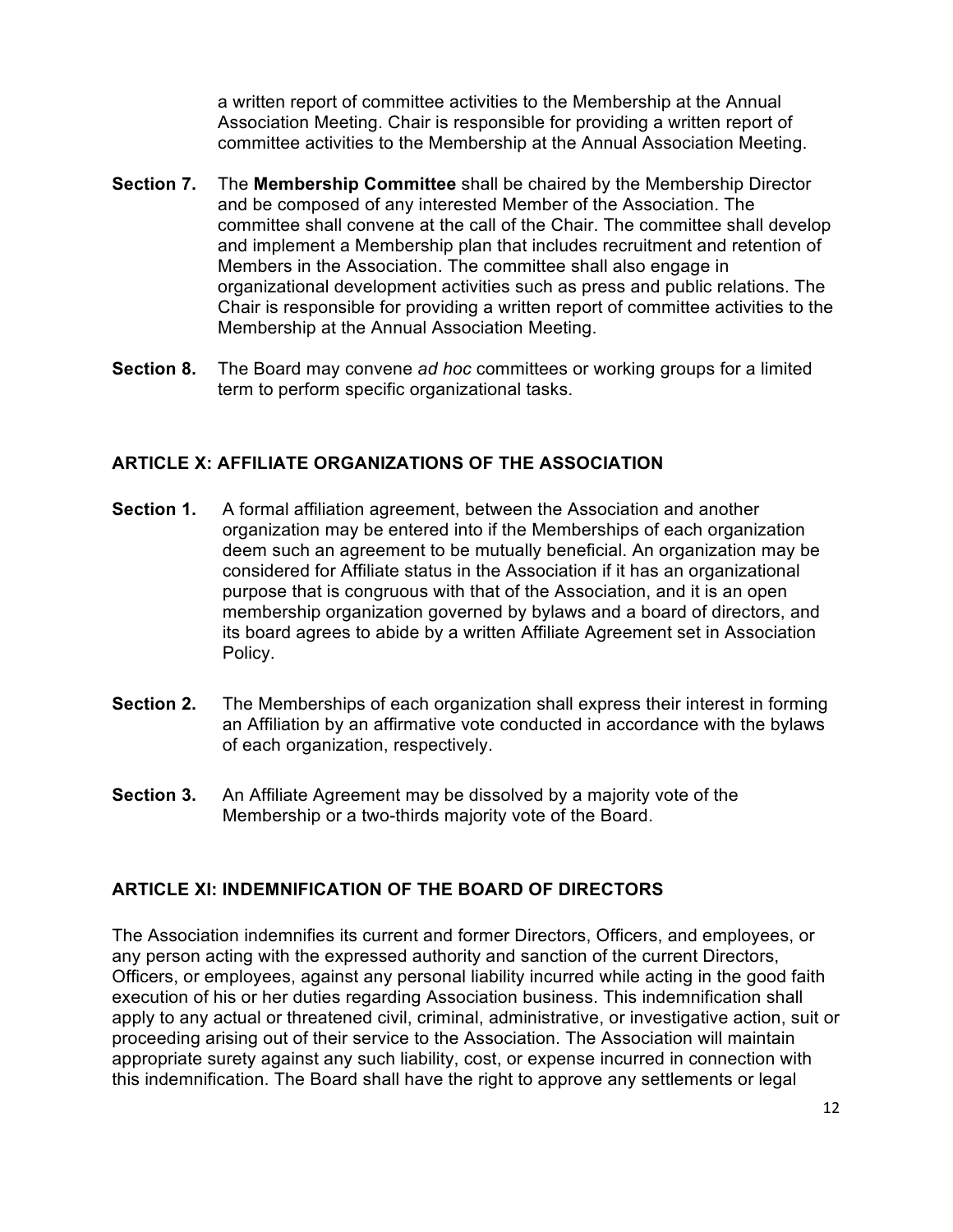expenses incurred in connection with any such suit, action, or proceeding. This indemnification shall be to the fullest extent now or hereafter permitted by the Colorado Nonprofit Corporation Act or other related laws. The foregoing provisions for indemnification and advancement of expenses are not exclusive, and may be extended to other parties by resolution of the Board.

#### **ARTICLE XII: CONFLICTS OF INTEREST**

Whenever an Officer or Director has a financial or personal interest in any matter coming before the Board, the affected person shall fully disclose the nature of the interest, and withdraw from discussion, lobbying, and voting on the matter. Any transaction or vote involving a potential conflict of interest shall be approved only when a majority of disinterested Directors determines that it is in the best interest of the Association to do so. The minutes of meetings at which such votes are taken shall record such disclosure, abstention and rationale for any Board waiver.

- **Section 1.** Conflict of Interest: Conflicts of Interest may take many forms but generally occur when a member's obligations to the association could be compromised by his or her external agreements, particularly financial ones that provide research or other funding. They can also arise if a member engages in activities at another organization that directly competes with activities of CPHA.
- **Section 2.** Conflict of interest should be handled openly and honestly so that processes and results are not compromised.

#### **ARTICLE XIII: ORGANIZATIONAL GOVERNANCE**

- **Section 1.** "Robert's Rules of Order: Newly Revised" shall govern all meetings of the Association except when they are in conflict with these Bylaws.
- **Section 2.** These Bylaws may be amended by an affirmative two-thirds majority of the voting Members at any Annual Association Meeting, any general meeting of the Membership, or by mail or electronic ballot. Proposed amendments to the Bylaws must be presented to the Board of Directors at least sixty (60) days prior to the first date a vote can be taken and must be presented to the Members at least thirty (30) days prior to the first date a vote can be taken.

#### **ARTICLE XIV: DISSOLUTION OF THE ASSOCIATION**

Upon the time of dissolution of the Association, the Board of Directors shall apply all assets toward any debt, obligation, or liability incurred by the Association. Any remaining assets thereafter shall be distributed by the Board of Directors to one or more exempt purposes within the meaning of Section 501(c)(3) of the Internal Revenue Code. To the best of the